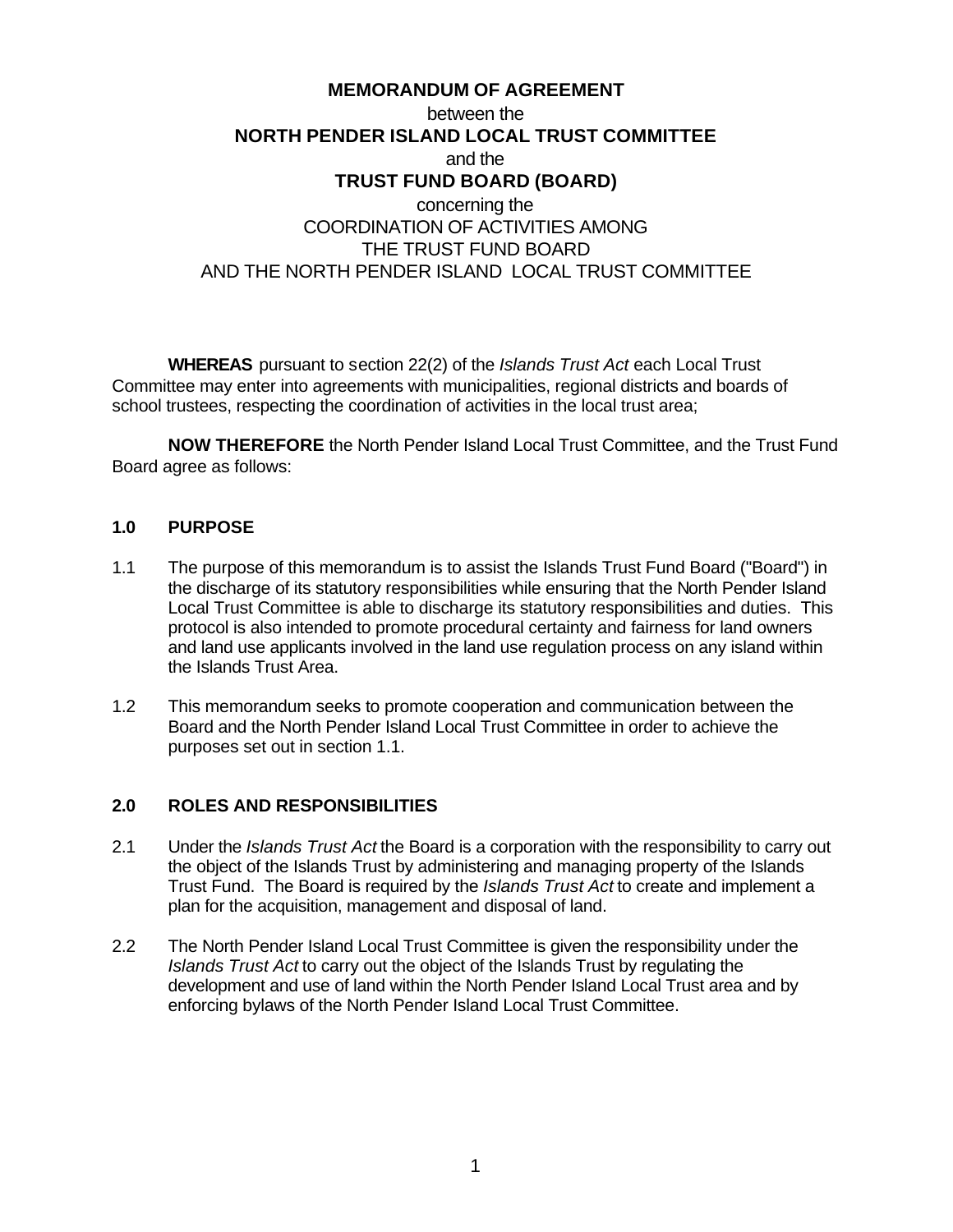### **3.0 CONSULTATION PROCESS**

#### **Local Trust Committee Bylaws**

3.1 Where the North Pender Island Local Trust Committee considers a draft bylaw may have an impact on the responsibilities of the Board, the North Pender Island Local Trust Committee will refer the draft bylaw to the Board for comment by the Board before any public hearing is held regarding the bylaw. The North Pender Island Local Trust Committee will consider Board comments on the bylaw received by the North Pender Island Local Trust Committee before the public hearing.

## **Trust Fund Plan**

3.2 The Board will refer to the North Pender Island Local Trust Committee any revisions to or replacement of the Trust Fund Plan for comment before the plan is submitted for approval in accordance with the *Islands Trust Act*.

#### **Donations Intended for Board**

3.3 If a land owner who has made an application to the North Pender Island Local Trust Committee proposes to donate an interest in land or money to the Board in connection with the application, the North Pender Island Local Trust Committee will refer the proposal to the Board for comment. This section applies to interests in land including fee simple, conservation covenants under section 215 of the *Land Title Act* and statutory rights of way under Section 214 of the *Land Title Act.*

### **Board Management Plans**

3.4 Where the Board considers a draft management plan or program for a specific property or for an island in the Islands Trust Area may have an impact on the jurisdiction of the North Pender Island Local Trust Committee, the Board will refer the draft plan or program to the North Pender Island Local Trust Committee for comment by the North Pender Island Local Trust Committee before the plan or program is adopted by the Board. The Board will consider the North Pender Island Local Trust Committee comments on the plan or program.

#### **4.0 COMMUNICATIONS**

- 4.1 The Board and the North Pender Island Local Trust Committee will use the Executive Committee as the medium through which they communicate concerns and initiate joint projects.
- 4.2 The Board will ensure that the Executive Committee receives copies of all communications between the Board and the North Pender Island Local Trust Committee.
- 4.3 The staff liaison between the Board and North Pender Island Local Trust Committee will be the Board Coordinator and the Manager of Local Planning and/or appropriate Planner.